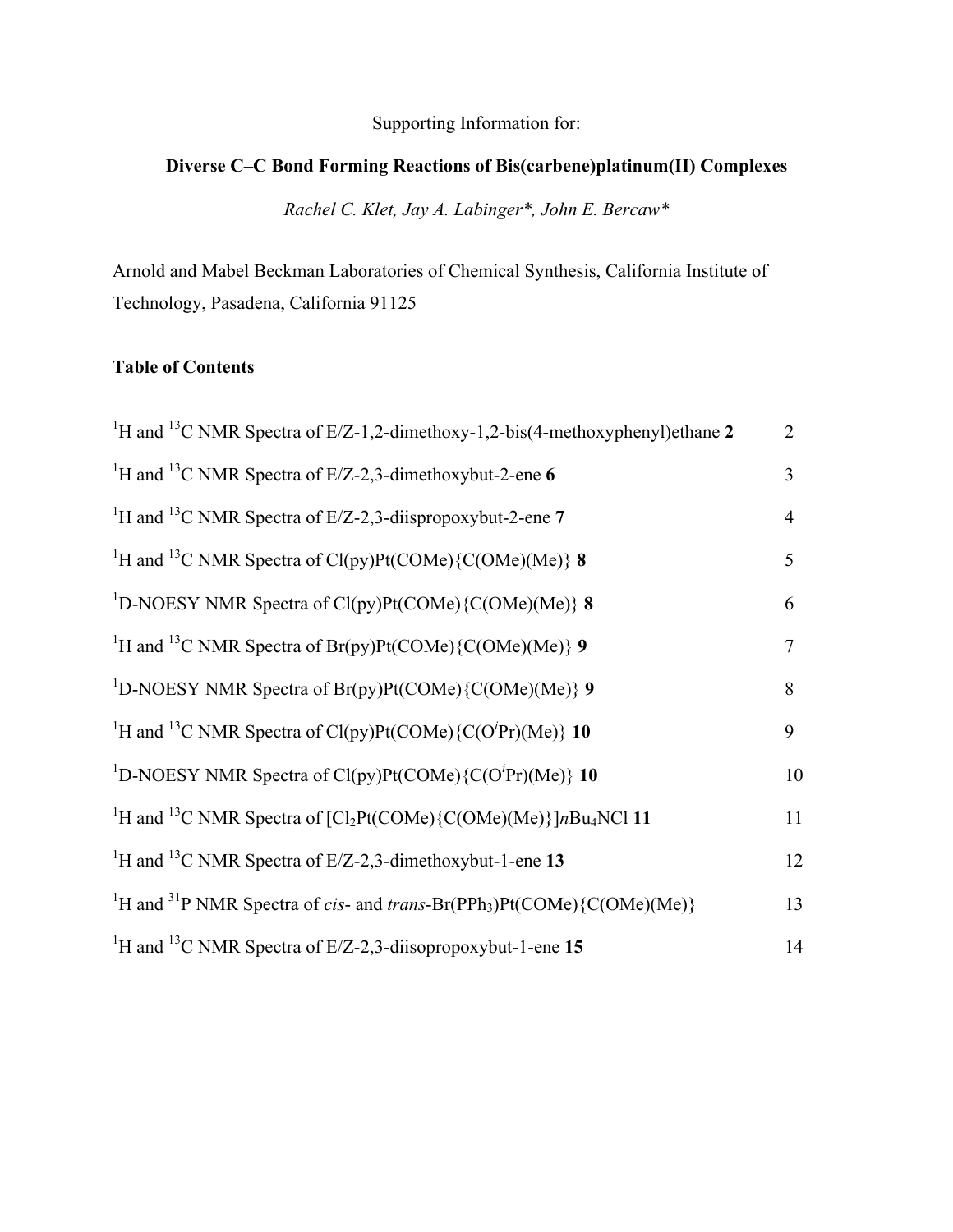



# $13C$  Spectrum (THF- $d_8$ )

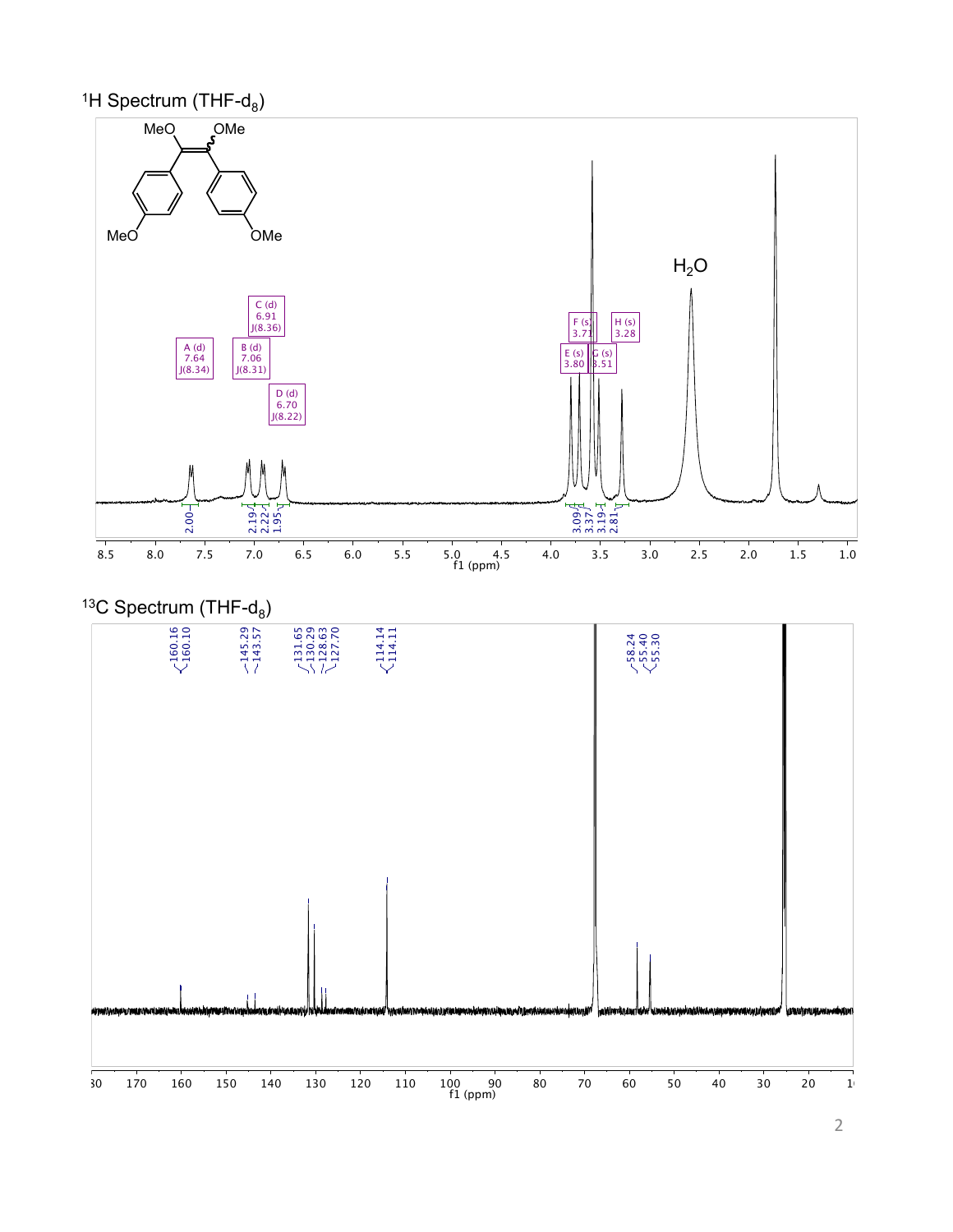

<sup>13</sup>C Spectrum  $(CD_2Cl_2)$ 

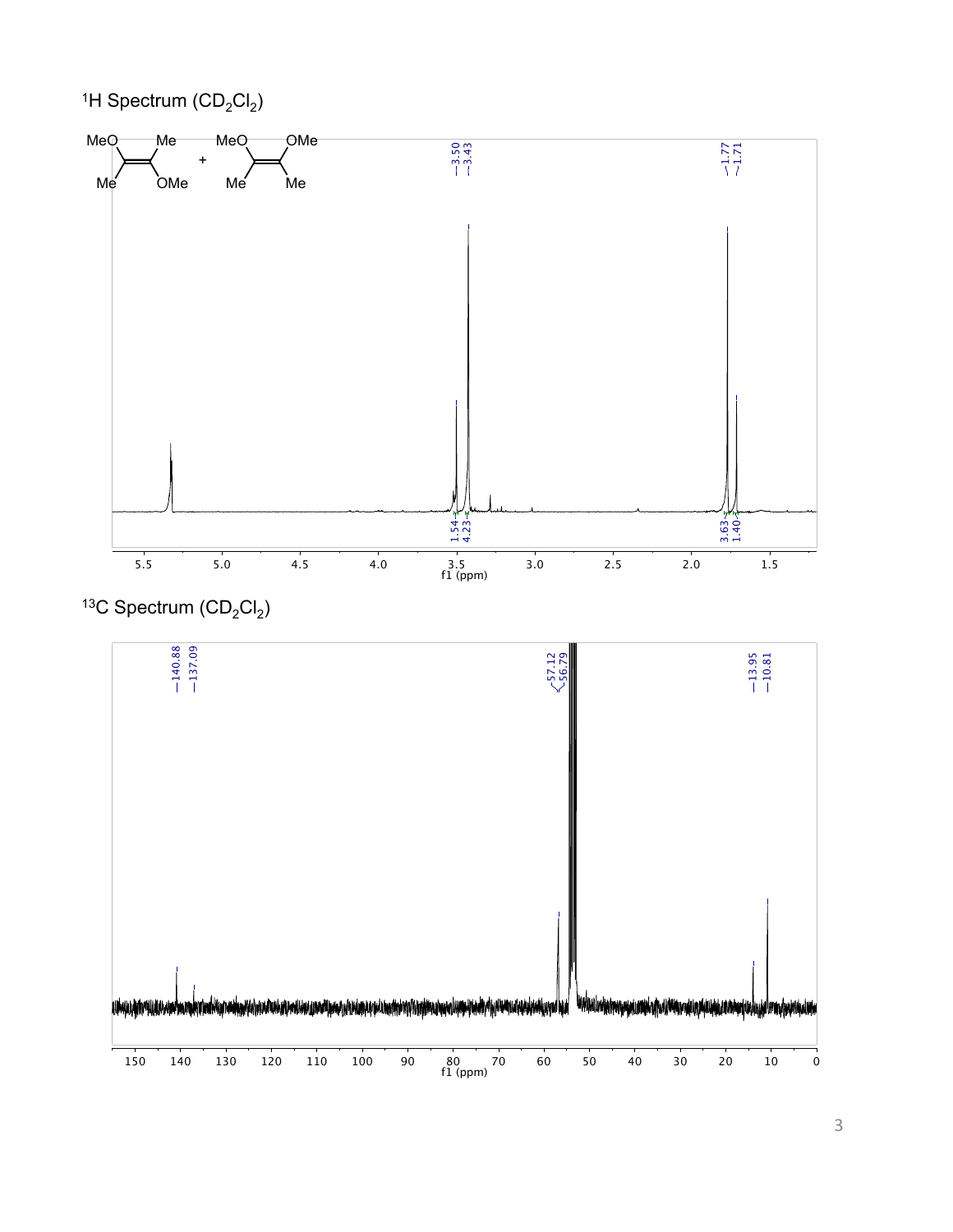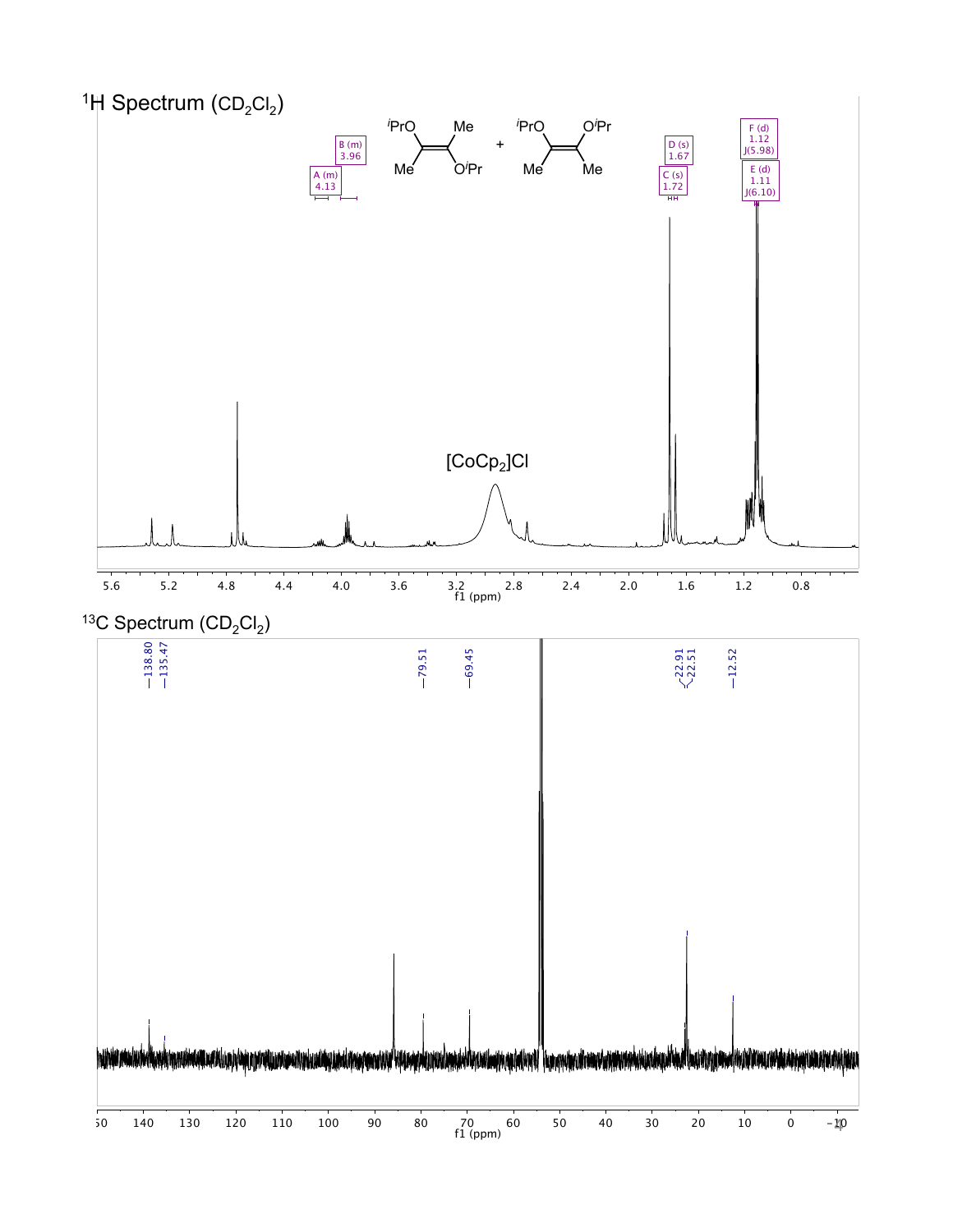

<sup>13</sup>C Spectrum (THF- $d_8$ )

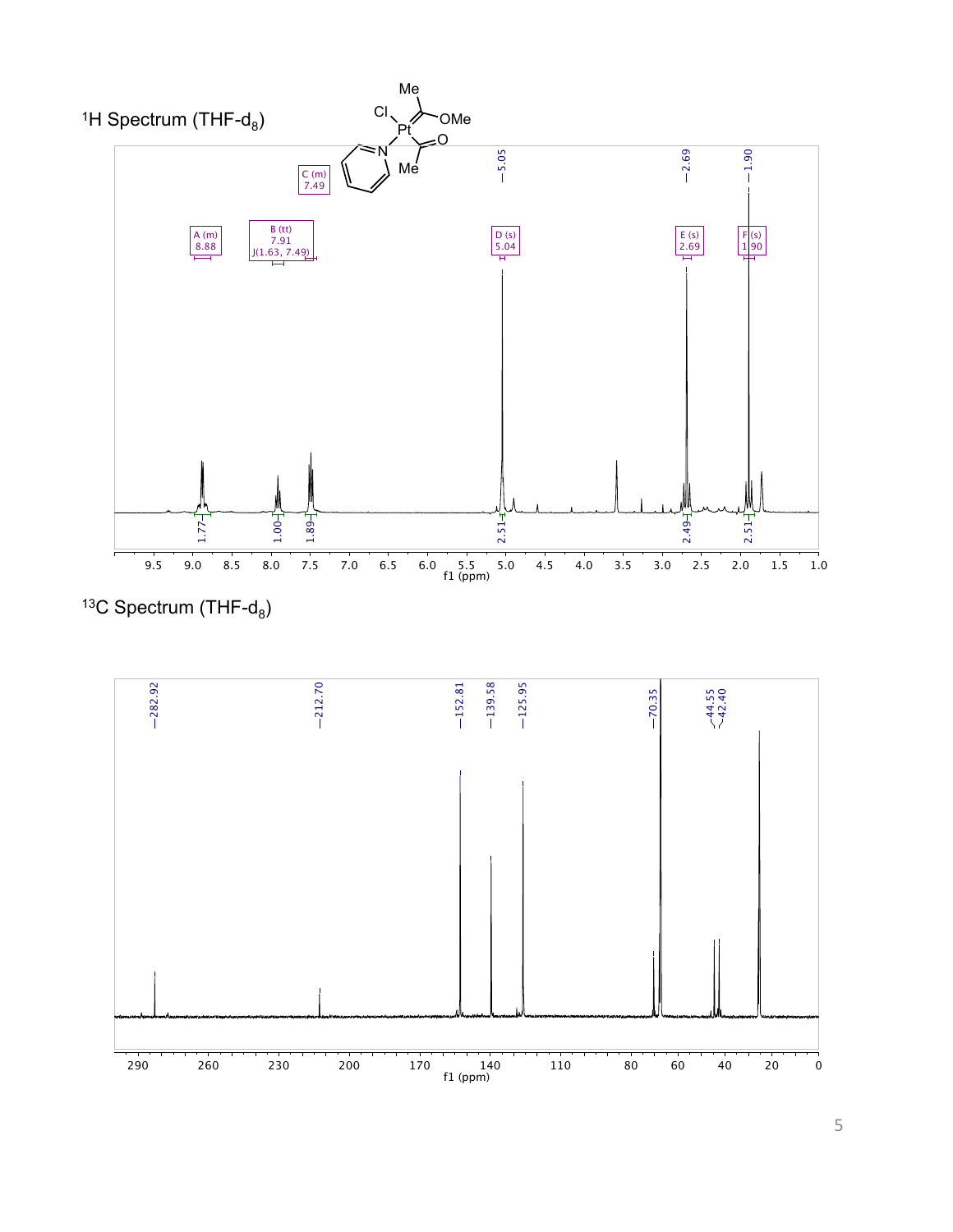1D-NOESY Spectrum (THF-d<sub>8</sub>)



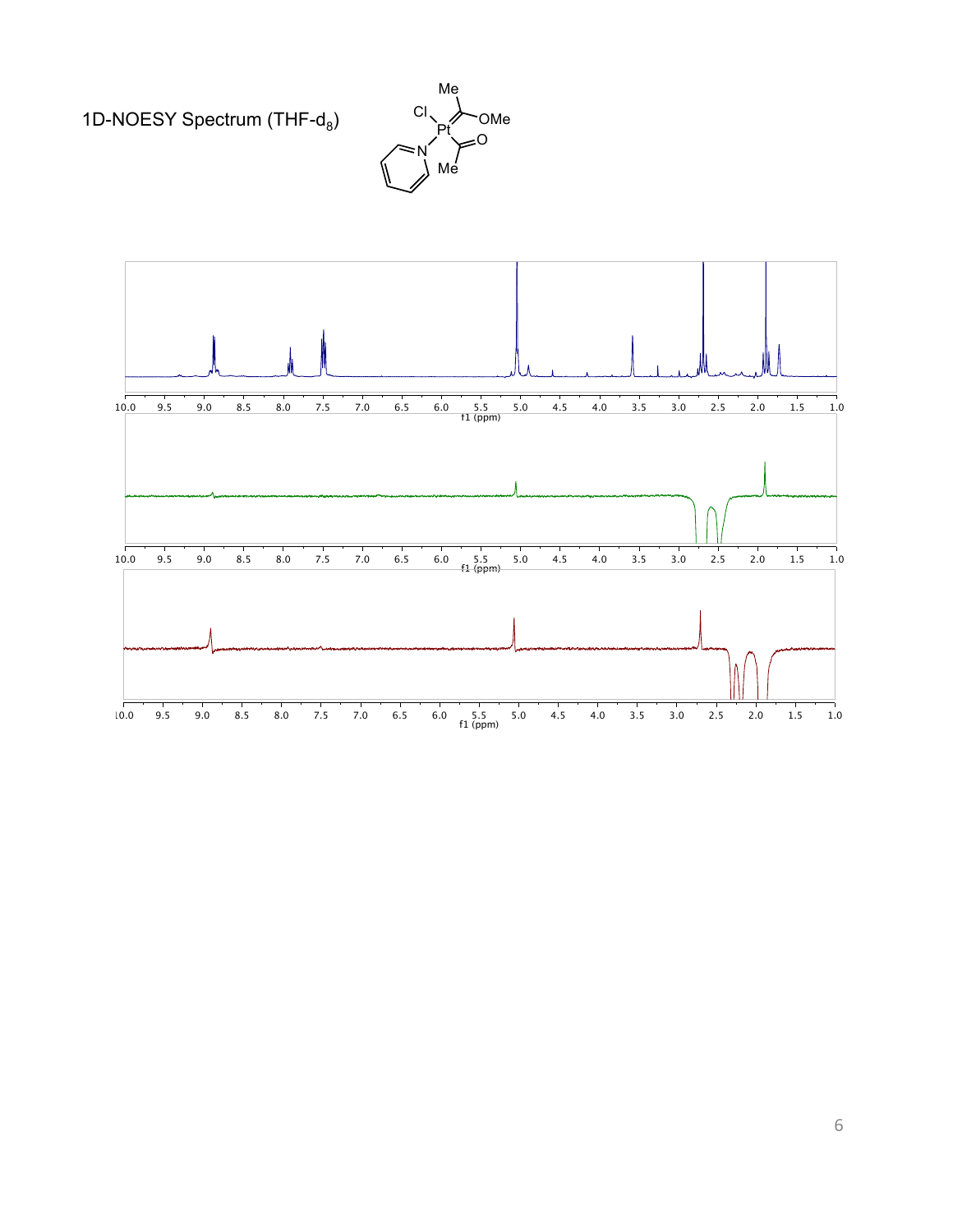

<sup>13</sup>C Spectrum (THF- $d_8$ )

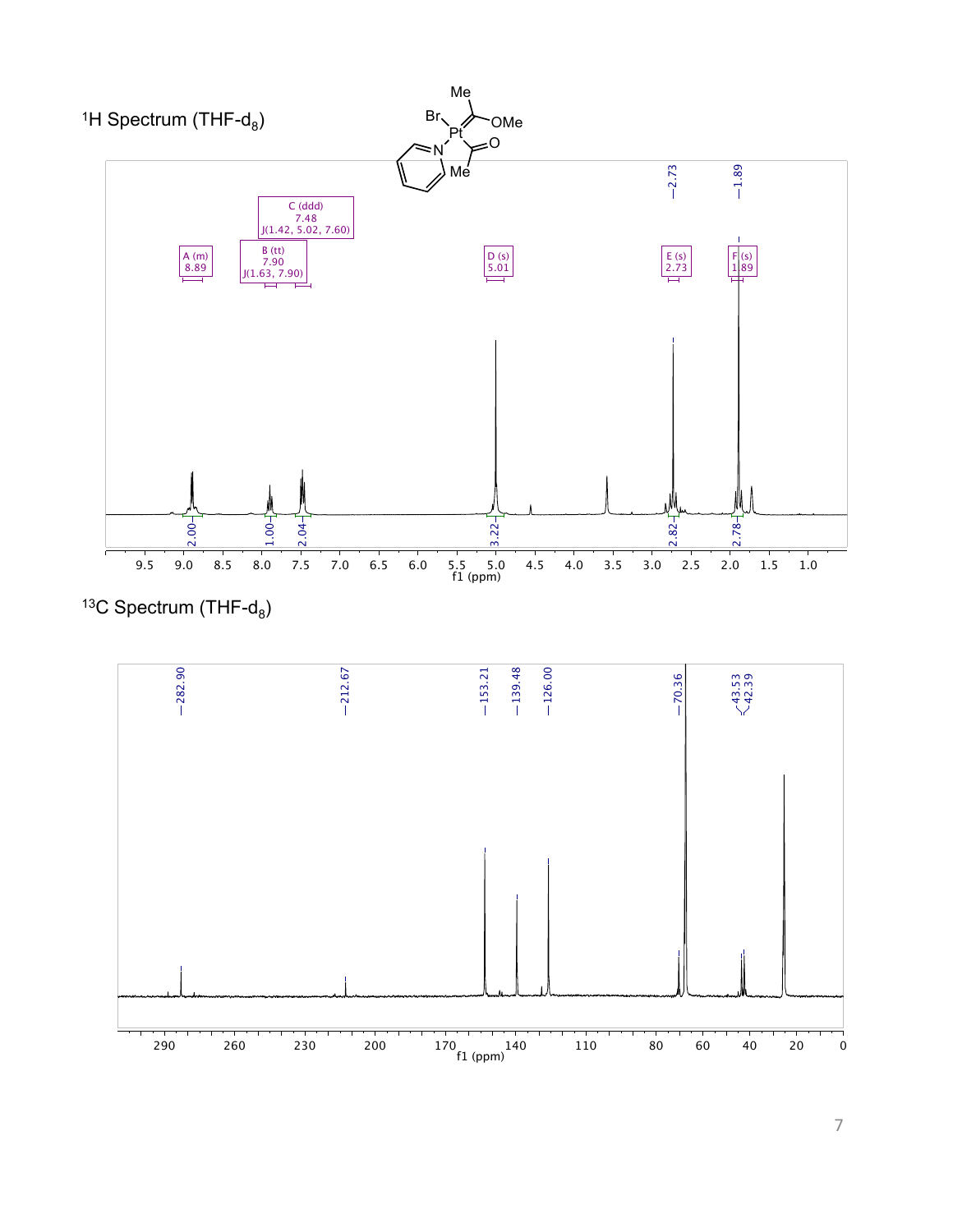1D-NOESY Spectrum (THF-d<sub>8</sub>)



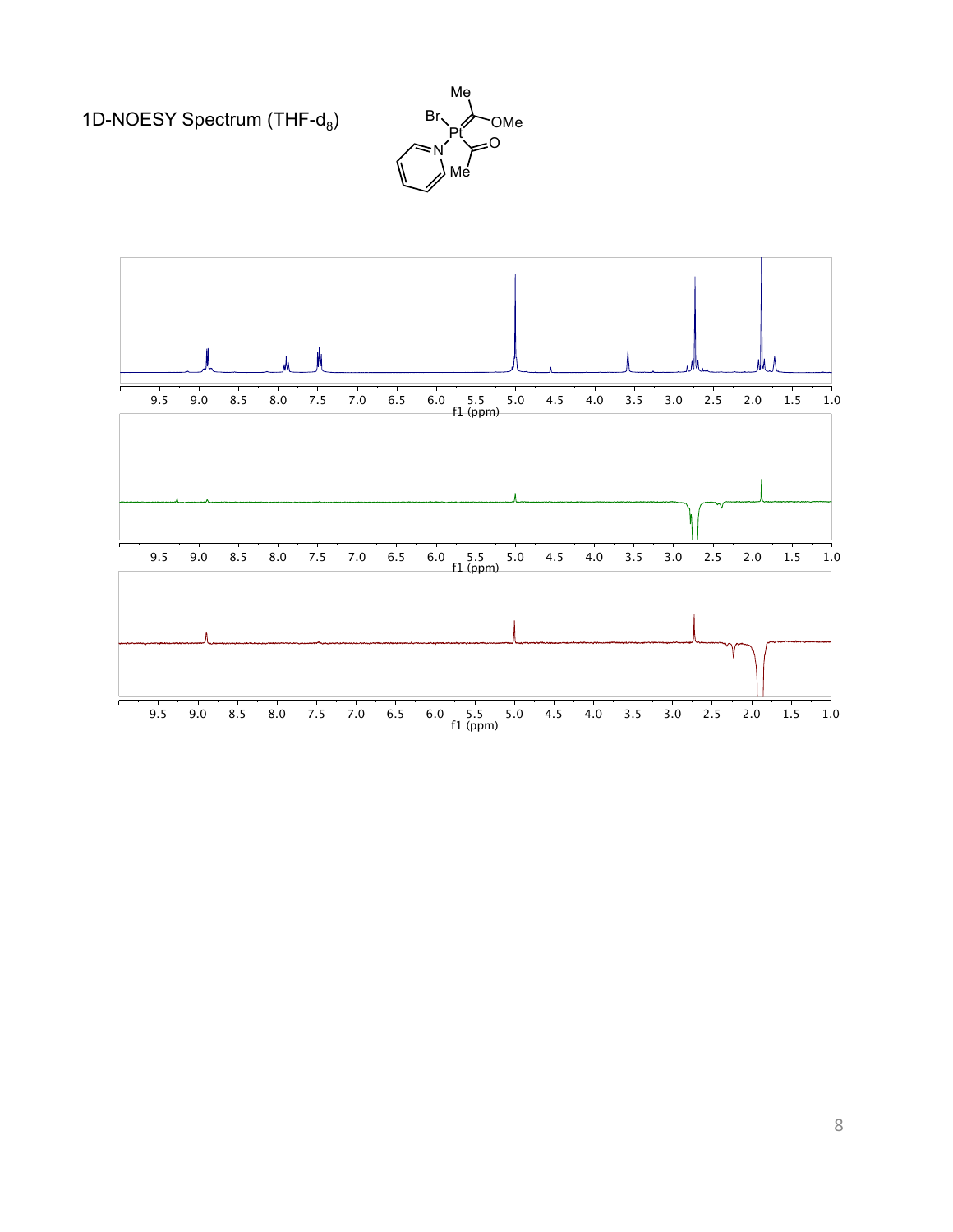

<sup>13</sup>C Spectrum (THF- $d_8$ )

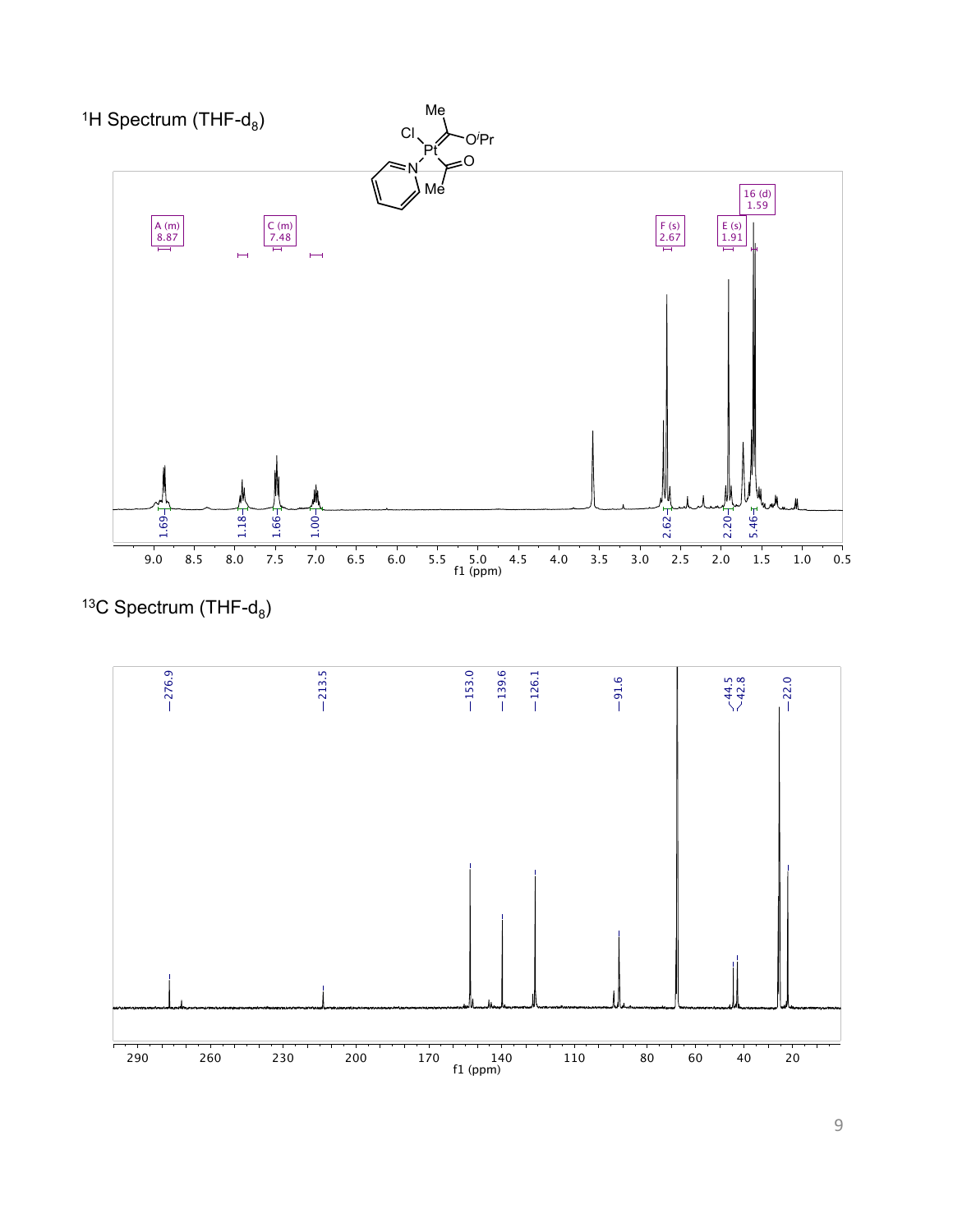1D-NOESY Spectrum (THF-d<sub>8</sub>)



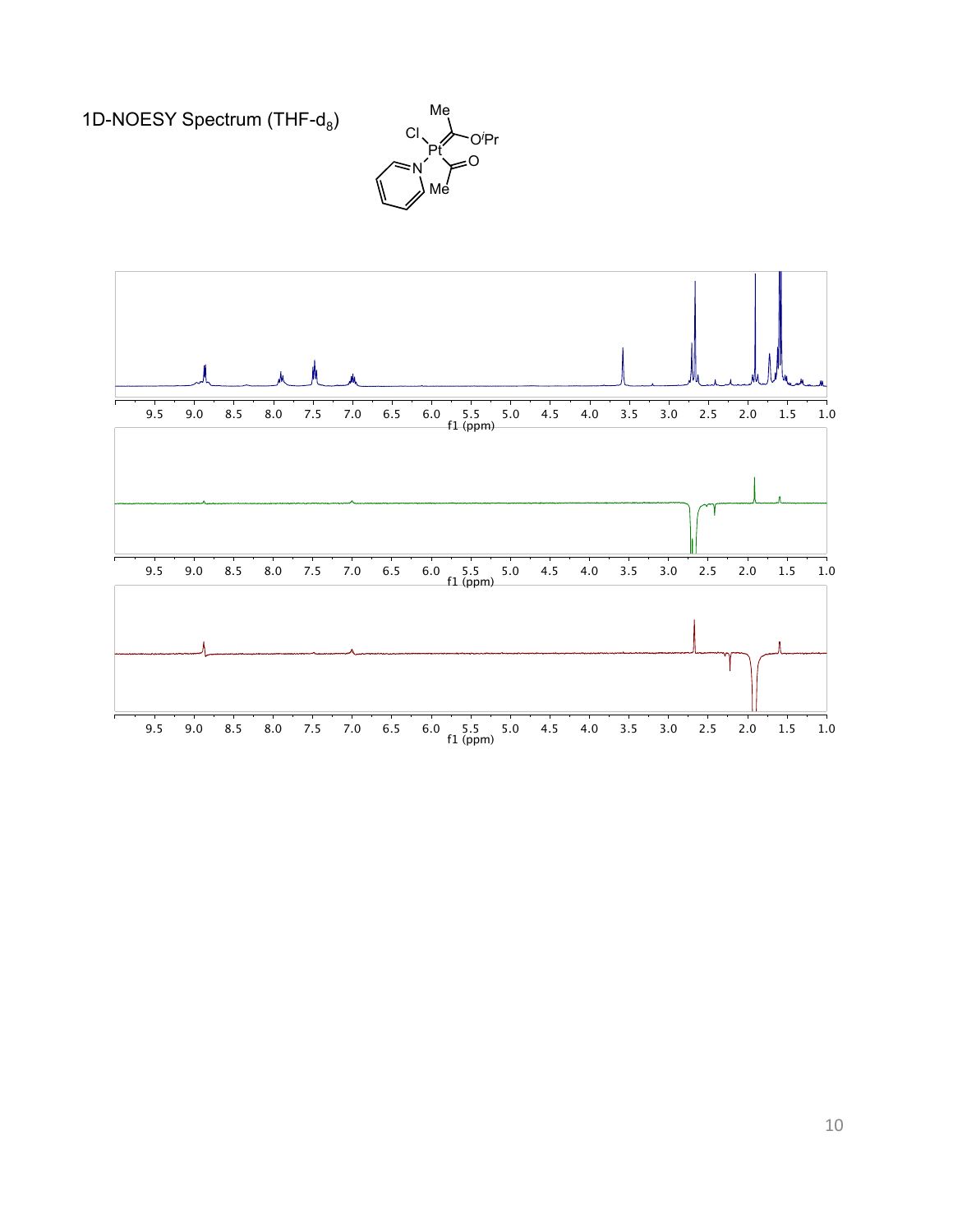

<sup>13</sup>C Spectrum  $(CD_2Cl_2)$ 

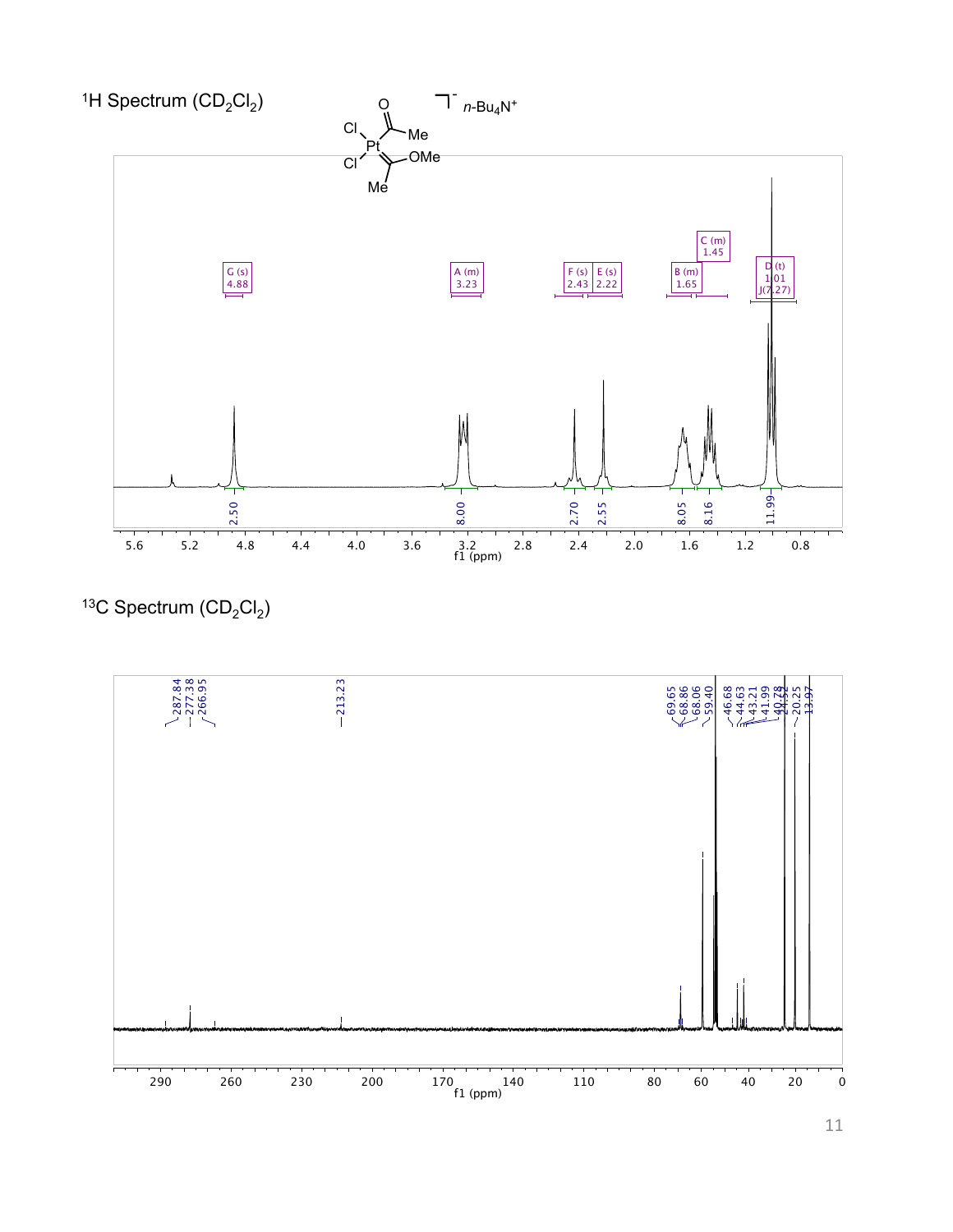

<sup>13</sup>C Spectrum  $(CD_2Cl_2)$ 

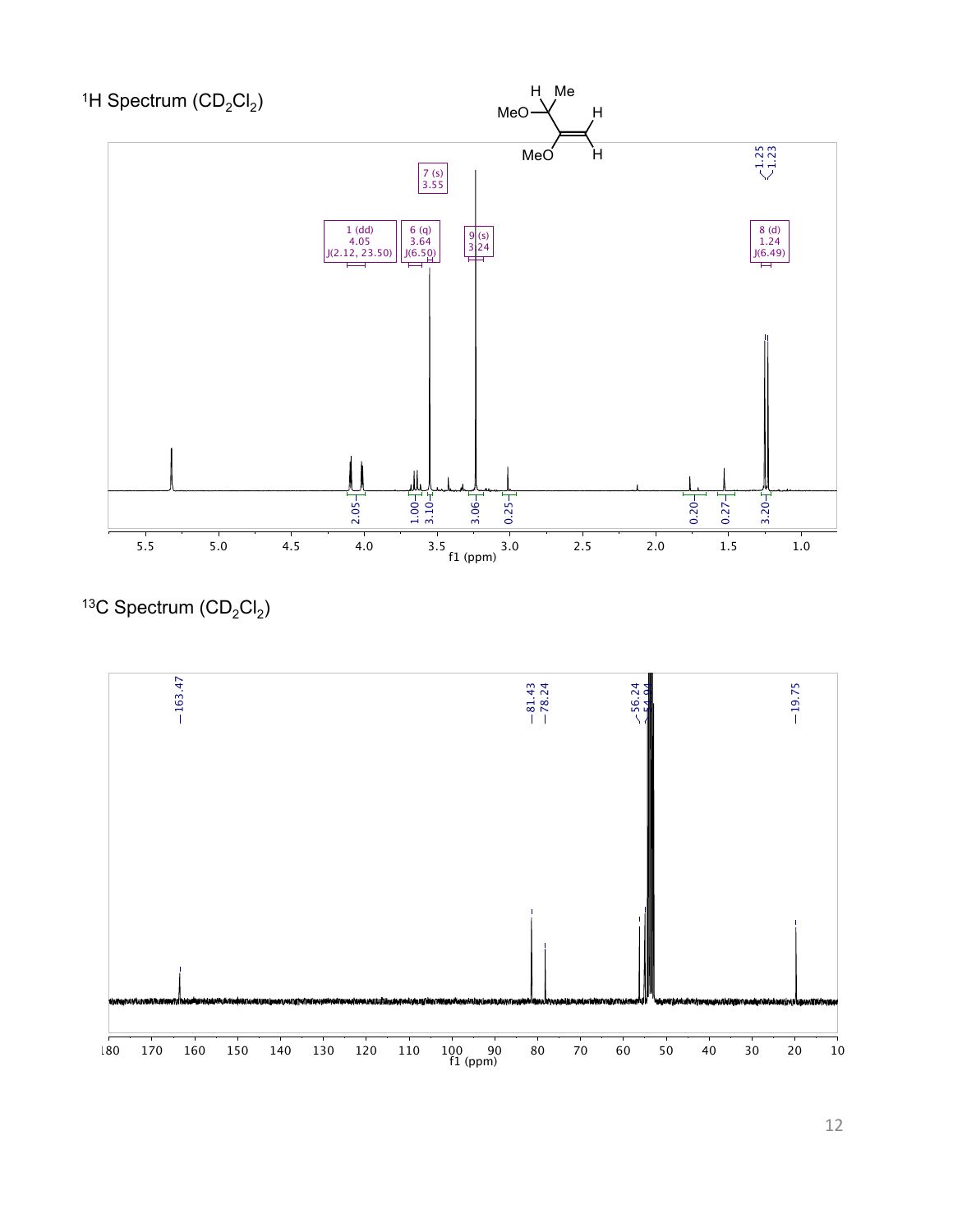

## <sup>31</sup>P Spectrum (CD<sub>2</sub>Cl<sub>2</sub>)